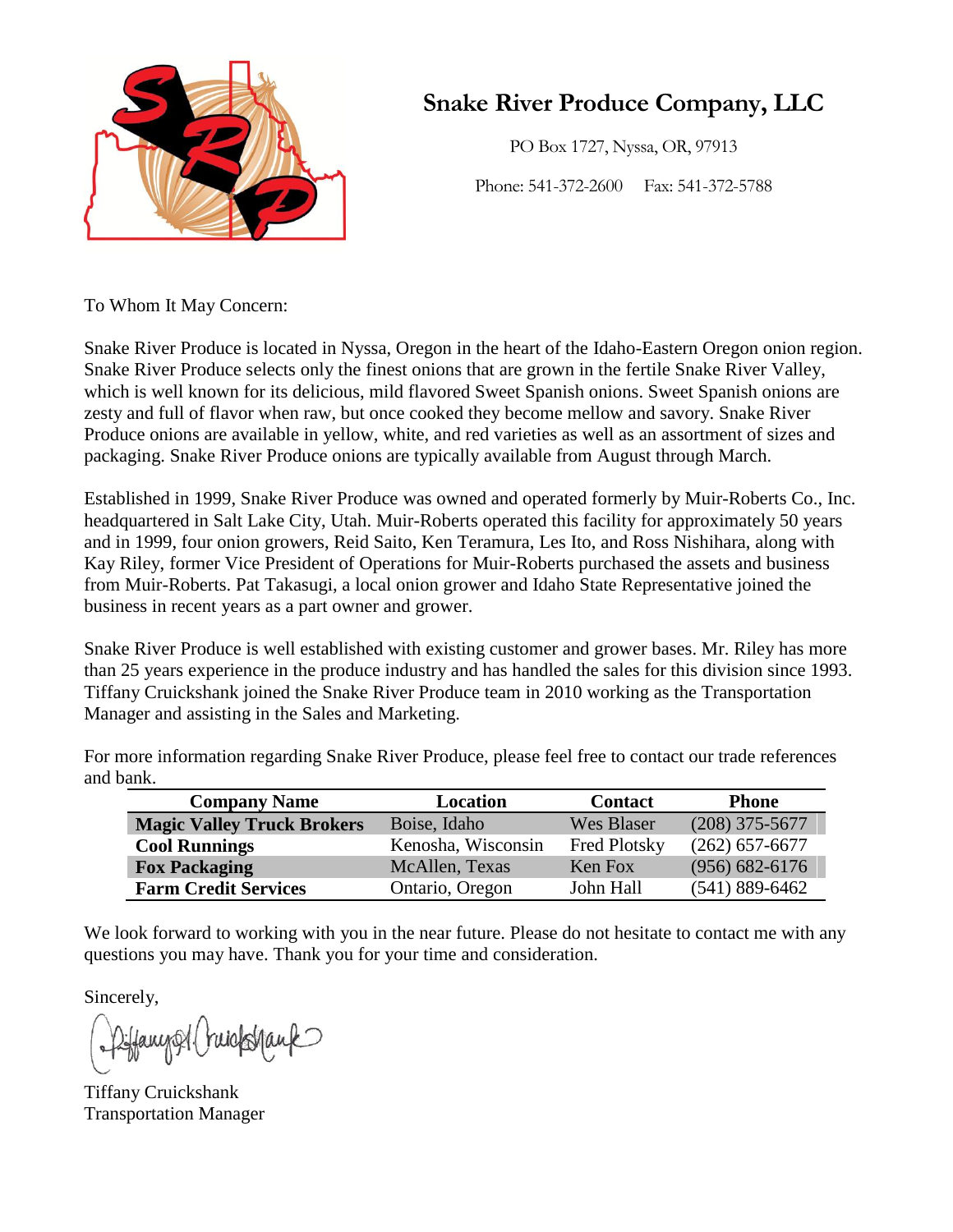

PO Box 1727, Nyssa, OR, 97913

Phone: 541-372-2600 Fax: 541-372-5788

# Certificate of Insurance Requirements

## **Insurance Request**

Per recent discussions with our insurance provider, we are required to obtain adequate insurance and prove that coverage exists with vendors, buyers, contractors/sub-contractors, lessees/lessors, suppliers, and any others that may have implication on our insurance coverage.

Please consider this my request for an up-to-date and specific Certificate of Insurance from your company. Upon receipt, I will be reviewing the certificate for the following information:

- a. The name of the insured;
- b. The proper coverage being provided;
- c. The required limits;
- d. The effective dates; and
- e. Snake River Produce as the certificate holder.

### **Insurance Coverage Requirements**

Snake River Produce prefers the following limits are met on the Certificate of Insurance: **General Liability**

- a. \$1,000,000 each occurrence
- b. \$1,000 or \$5,000 medical expense, any one person
- c. \$1,000,000 personal and advertising injury, each occurrence
- d. \$2,000,000 general aggregate
- e. \$2,000,000 products/completed operations aggregate

#### **Automobile Insurance**

a. \$1,000,000 CSL (Combined Single Limits)

Additionally, cargo coverage should be provided.

### **Where to Send?**

Please have your insurance agent mail, fax, or email a new Certificate of Insurance, and any required endorsement showing the required coverages for the current policy period using the contact information shown below. If you have questions about this notice or the correct coverage required, you may call us at (541) 372-2600. If you are faxing or emailing your certificate of insurance, please do not mail the original certificate.

| Snake River Produce Company, LLC                      | Fax: (541) 372-5788                        |
|-------------------------------------------------------|--------------------------------------------|
| <b>Attention: Transportation Insurance Compliance</b> | <b>Email:</b> trucks@snakeriverproduce.com |
| PO Box 1727                                           | *If emailing, please use the Subject:      |
| Nyssa, OR 97913                                       | "Transportation Insurance Compliance"      |
| $\blacksquare$                                        |                                            |

We should receive your Certificate of Insurance by mid-August as we will be starting our season at that time and would hate to interrupt our activities with your organization!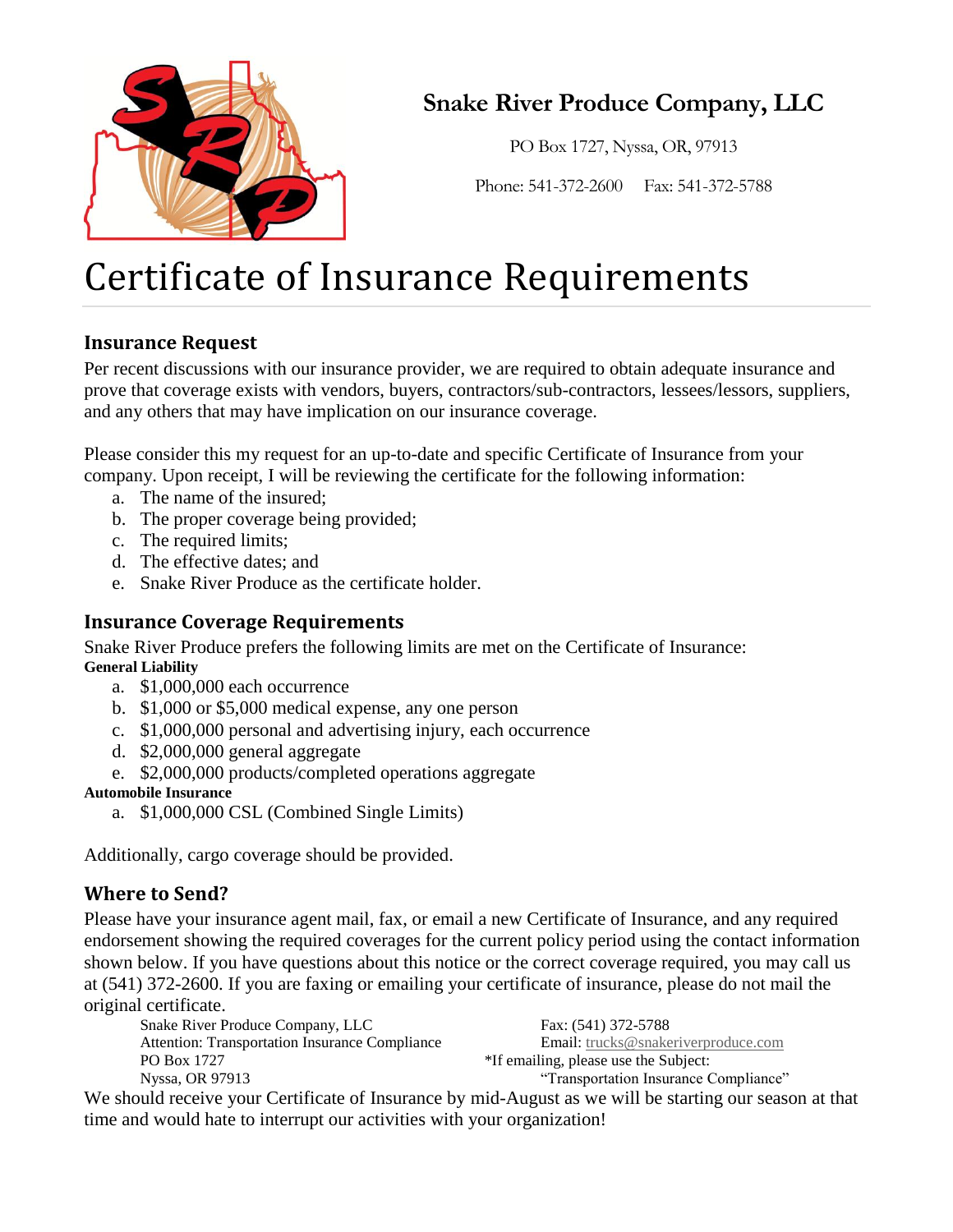

PO Box 1727, Nyssa, OR, 97913

Phone: 541-372-2600 Fax: 541-372-5788

Below you will find an example of our Certificate of Liability Insurance. If you would like a copy, please send an email to [trucks@snakeriverproduce.com](mailto:trucks@snakeriverproduce.com) requesting such and I will forward your information to our insurance provider so they may send you a copy.

| THIS CERTIFICATE IS ISSUED AS A MATTER OF INFORMATION ONLY AND CONFERS NO RIGHTS UPON THE CERTIFICATE HOLDER. THIS<br>CERTIFICATE DOES NOT AFFIRMATIVELY OR NEGATIVELY AMEND. EXTEND OR ALTER THE COVERAGE AFFORDED BY THE POLICIES<br>BELOW. THIS CERTIFICATE OF INSURANCE DOES NOT CONSTITUTE A CONTRACT BETWEEN THE ISSUING INSURER(S), AUTHORIZED<br>REPRESENTATIVE OR PRODUCER, AND THE CERTIFICATE HOLDER.<br>IMPORTANT: If the certificate holder is an ADDITIONAL INSURED, the policy(les) must be endorsed. If SUBROGATION IS WAIVED, subject to<br>the terms and conditions of the policy, certain policies may require an endorsement. A statement on this certificate does not confer rights to the<br>certificate holder in lieu of such endorsement(s).<br><b>CONTACT Mary Kirk</b><br>PRODUCER<br>PHONE<br>(A/C, No. Ext): (800) 548-1494<br><b>Ag States Group</b><br>Me Not (651) 355-6359<br>PO Box 64089<br>E-MAIL<br>ADDRESS:Mary.kirk@agstatesgroup.com<br><b>INSURER(S) AFFORDING COVERAGE</b><br><b>NAIC #</b><br>St. Paul<br>MN 55164-0089<br><b>INSURERA: Farmland Mutual Insurance Co</b><br><b>INSURED</b><br><b>INSURER B:</b><br>Snake River Produce Co LLC<br><b>INSURER C:</b><br>PO Box 1727<br><b>INSURER D:</b><br><b>INSURER E:</b><br><b>Nyssa</b><br>OR 97913<br>INSURER F:<br>CERTIFICATE NUMBER:11/12 Certs<br><b>COVERAGES</b><br><b>REVISION NUMBER:</b><br>THIS IS TO CERTIFY THAT THE POLICIES OF INSURANCE LISTED BELOW HAVE BEEN ISSUED TO THE INSURED NAMED ABOVE FOR THE POLICY PERIOD<br>INDICATED. NOTWITHSTANDING ANY REQUIREMENT, TERM OR CONDITION OF ANY CONTRACT OR OTHER DOCUMENT WITH RESPECT TO WHICH THIS<br>CERTIFICATE MAY BE ISSUED OR MAY PERTAIN, THE INSURANCE AFFORDED BY THE POLICIES DESCRIBED HEREIN IS SUBJECT TO ALL THE TERMS,<br>EXCLUSIONS AND CONDITIONS OF SUCH POLICIES, LIMITS SHOWN MAY HAVE BEEN REDUCED BY PAID CLAIMS.<br>ADOL BUBR<br>INBR NYD<br>鸜<br>POLICY EFF POLICY EXP<br><b>LIMITS</b><br><b>TYPE OF INSURANCE</b><br><b>POLICY NUMBER</b><br><b>GENERAL LIABILITY</b><br><b>EACH OCCURRENCE</b><br>s.<br>DAMAGE TO RENTED<br>PREMISES (Es occurrence)<br>X COMMERCIAL GENERAL LIABILITY<br>s<br>8/2/2011<br>8/2/2012<br>CLAIMS-MADE X OCCUR<br>А<br>CMG116576A<br>MED EXP (Any one person)<br>s.<br>1,000,000<br>PERSONAL & ADV INJURY<br>s<br>2,000,000<br><b>GENERAL AGGREGATE</b><br>s<br>2.000.000<br>GEN'L AGGREGATE LIMIT APPLIES PER:<br>PRODUCTS - COMPJOP AGG<br>s<br>X POLICY PRO-<br>в<br>LOC<br>COMBINED SINGLE LIMIT<br>(Ea accident)<br><b>AUTOMOBILE LIABILITY</b><br><b>BODILY INJURY (Per person)</b><br>х<br>в<br><b>ANY AUTO</b><br>A<br>ALL OWNED<br><b>SCHEDULED</b><br>8/2/2011<br>8/2/2012<br><b>TMG116576A</b><br><b>BODILY INJURY (Per sccident)</b><br>s<br>AUTOS<br>NON-OWNED<br>AUTOS<br><b>PROPERTY DAMAGE</b><br>$\bullet$<br><b>HRED AUTOS</b><br>s<br>Included<br><b>PIP Rook</b><br><b>UMBRELLA LIAB</b><br>х<br>2,000,000<br><b>EACH OCCURRENCE</b><br>ŝ<br><b>OCCUR</b><br><b>EXCESS LIAB</b><br><b>CLAIMS-MADE</b><br><b>AGGREGATE</b><br>s<br>A<br>8/2/2011<br>8/2/2012<br>CU116576A<br>DED X RETENTIONS<br>s<br><b>WORKERS COMPENSATION</b><br><b>WC STATU-</b><br>TORY LIMITS<br>AND EMPLOYERS' LIABILITY<br>ANY PROPRETOR/PARTNER/EXECUTIVE<br>EL EACH ACCIDENT<br>s<br><b>NIA</b><br>OFFICERWENBER EXCLUDED?<br>E.L. DISEASE - EA EMPLOYE<br>š.<br><b>Mandatory In NH)</b><br>if yes, describe under<br>DESCRIPTION OF OPERATIONS below<br>E.L. DISEASE - POLICY LIMIT<br>DESCRIPTION OF OPERATIONS / LOCATIONS / VEHICLES (Attach ACORD 101, Additional Remarks Schedule, if more space is required)<br><b>CERTIFICATE HOLDER</b><br><b>CANCELLATION</b><br><b>SHOULD ANY OF THE ABOVE DESCRIBED POLICIES BE CANCELLED BEFORE</b><br>THE EXPIRATION DATE THEREOF, NOTICE WILL BE DELIVERED IN<br><b>ACCORDANCE WITH THE POLICY PROVISIONS.</b><br>Snake River Produce Co LLC<br>PO Box 1727<br><b>AUTHORIZED REPRESENTATIVE</b><br><b>Nyssa, OR 97913</b><br>وكالتقصصة بأعيضت سيستعمل فليتحلط فالدوا<br>Mike Aitkin/MKIRK<br>ACORD 25 (2010/05)<br>@1988-2010 ACORD CORPORATION. All rights reserved. | <b>\CORD</b> |  |  | <b>CERTIFICATE OF LIABILITY INSURANCE</b> |  |  |  |  | DATE (MMDD/YYYY) |  |
|-------------------------------------------------------------------------------------------------------------------------------------------------------------------------------------------------------------------------------------------------------------------------------------------------------------------------------------------------------------------------------------------------------------------------------------------------------------------------------------------------------------------------------------------------------------------------------------------------------------------------------------------------------------------------------------------------------------------------------------------------------------------------------------------------------------------------------------------------------------------------------------------------------------------------------------------------------------------------------------------------------------------------------------------------------------------------------------------------------------------------------------------------------------------------------------------------------------------------------------------------------------------------------------------------------------------------------------------------------------------------------------------------------------------------------------------------------------------------------------------------------------------------------------------------------------------------------------------------------------------------------------------------------------------------------------------------------------------------------------------------------------------------------------------------------------------------------------------------------------------------------------------------------------------------------------------------------------------------------------------------------------------------------------------------------------------------------------------------------------------------------------------------------------------------------------------------------------------------------------------------------------------------------------------------------------------------------------------------------------------------------------------------------------------------------------------------------------------------------------------------------------------------------------------------------------------------------------------------------------------------------------------------------------------------------------------------------------------------------------------------------------------------------------------------------------------------------------------------------------------------------------------------------------------------------------------------------------------------------------------------------------------------------------------------------------------------------------------------------------------------------------------------------------------------------------------------------------------------------------------------------------------------------------------------------------------------------------------------------------------------------------------------------------------------------------------------------------------------------------------------------------------------------------------------------------------------------------------------------------------------------------------------------------------------------------------------------------------------------------------------------------------------------------------------------------------------------------------------------------------------------------------------------------------------------------------------------------------------------------------------------------------------------------------------------------------------------------------------------------------------------------------|--------------|--|--|-------------------------------------------|--|--|--|--|------------------|--|
|                                                                                                                                                                                                                                                                                                                                                                                                                                                                                                                                                                                                                                                                                                                                                                                                                                                                                                                                                                                                                                                                                                                                                                                                                                                                                                                                                                                                                                                                                                                                                                                                                                                                                                                                                                                                                                                                                                                                                                                                                                                                                                                                                                                                                                                                                                                                                                                                                                                                                                                                                                                                                                                                                                                                                                                                                                                                                                                                                                                                                                                                                                                                                                                                                                                                                                                                                                                                                                                                                                                                                                                                                                                                                                                                                                                                                                                                                                                                                                                                                                                                                                                                           | 8/9/2011     |  |  |                                           |  |  |  |  |                  |  |
|                                                                                                                                                                                                                                                                                                                                                                                                                                                                                                                                                                                                                                                                                                                                                                                                                                                                                                                                                                                                                                                                                                                                                                                                                                                                                                                                                                                                                                                                                                                                                                                                                                                                                                                                                                                                                                                                                                                                                                                                                                                                                                                                                                                                                                                                                                                                                                                                                                                                                                                                                                                                                                                                                                                                                                                                                                                                                                                                                                                                                                                                                                                                                                                                                                                                                                                                                                                                                                                                                                                                                                                                                                                                                                                                                                                                                                                                                                                                                                                                                                                                                                                                           |              |  |  |                                           |  |  |  |  |                  |  |
|                                                                                                                                                                                                                                                                                                                                                                                                                                                                                                                                                                                                                                                                                                                                                                                                                                                                                                                                                                                                                                                                                                                                                                                                                                                                                                                                                                                                                                                                                                                                                                                                                                                                                                                                                                                                                                                                                                                                                                                                                                                                                                                                                                                                                                                                                                                                                                                                                                                                                                                                                                                                                                                                                                                                                                                                                                                                                                                                                                                                                                                                                                                                                                                                                                                                                                                                                                                                                                                                                                                                                                                                                                                                                                                                                                                                                                                                                                                                                                                                                                                                                                                                           |              |  |  |                                           |  |  |  |  |                  |  |
|                                                                                                                                                                                                                                                                                                                                                                                                                                                                                                                                                                                                                                                                                                                                                                                                                                                                                                                                                                                                                                                                                                                                                                                                                                                                                                                                                                                                                                                                                                                                                                                                                                                                                                                                                                                                                                                                                                                                                                                                                                                                                                                                                                                                                                                                                                                                                                                                                                                                                                                                                                                                                                                                                                                                                                                                                                                                                                                                                                                                                                                                                                                                                                                                                                                                                                                                                                                                                                                                                                                                                                                                                                                                                                                                                                                                                                                                                                                                                                                                                                                                                                                                           |              |  |  |                                           |  |  |  |  |                  |  |
|                                                                                                                                                                                                                                                                                                                                                                                                                                                                                                                                                                                                                                                                                                                                                                                                                                                                                                                                                                                                                                                                                                                                                                                                                                                                                                                                                                                                                                                                                                                                                                                                                                                                                                                                                                                                                                                                                                                                                                                                                                                                                                                                                                                                                                                                                                                                                                                                                                                                                                                                                                                                                                                                                                                                                                                                                                                                                                                                                                                                                                                                                                                                                                                                                                                                                                                                                                                                                                                                                                                                                                                                                                                                                                                                                                                                                                                                                                                                                                                                                                                                                                                                           |              |  |  |                                           |  |  |  |  |                  |  |
|                                                                                                                                                                                                                                                                                                                                                                                                                                                                                                                                                                                                                                                                                                                                                                                                                                                                                                                                                                                                                                                                                                                                                                                                                                                                                                                                                                                                                                                                                                                                                                                                                                                                                                                                                                                                                                                                                                                                                                                                                                                                                                                                                                                                                                                                                                                                                                                                                                                                                                                                                                                                                                                                                                                                                                                                                                                                                                                                                                                                                                                                                                                                                                                                                                                                                                                                                                                                                                                                                                                                                                                                                                                                                                                                                                                                                                                                                                                                                                                                                                                                                                                                           |              |  |  |                                           |  |  |  |  |                  |  |
|                                                                                                                                                                                                                                                                                                                                                                                                                                                                                                                                                                                                                                                                                                                                                                                                                                                                                                                                                                                                                                                                                                                                                                                                                                                                                                                                                                                                                                                                                                                                                                                                                                                                                                                                                                                                                                                                                                                                                                                                                                                                                                                                                                                                                                                                                                                                                                                                                                                                                                                                                                                                                                                                                                                                                                                                                                                                                                                                                                                                                                                                                                                                                                                                                                                                                                                                                                                                                                                                                                                                                                                                                                                                                                                                                                                                                                                                                                                                                                                                                                                                                                                                           |              |  |  |                                           |  |  |  |  |                  |  |
|                                                                                                                                                                                                                                                                                                                                                                                                                                                                                                                                                                                                                                                                                                                                                                                                                                                                                                                                                                                                                                                                                                                                                                                                                                                                                                                                                                                                                                                                                                                                                                                                                                                                                                                                                                                                                                                                                                                                                                                                                                                                                                                                                                                                                                                                                                                                                                                                                                                                                                                                                                                                                                                                                                                                                                                                                                                                                                                                                                                                                                                                                                                                                                                                                                                                                                                                                                                                                                                                                                                                                                                                                                                                                                                                                                                                                                                                                                                                                                                                                                                                                                                                           |              |  |  |                                           |  |  |  |  |                  |  |
|                                                                                                                                                                                                                                                                                                                                                                                                                                                                                                                                                                                                                                                                                                                                                                                                                                                                                                                                                                                                                                                                                                                                                                                                                                                                                                                                                                                                                                                                                                                                                                                                                                                                                                                                                                                                                                                                                                                                                                                                                                                                                                                                                                                                                                                                                                                                                                                                                                                                                                                                                                                                                                                                                                                                                                                                                                                                                                                                                                                                                                                                                                                                                                                                                                                                                                                                                                                                                                                                                                                                                                                                                                                                                                                                                                                                                                                                                                                                                                                                                                                                                                                                           |              |  |  |                                           |  |  |  |  |                  |  |
|                                                                                                                                                                                                                                                                                                                                                                                                                                                                                                                                                                                                                                                                                                                                                                                                                                                                                                                                                                                                                                                                                                                                                                                                                                                                                                                                                                                                                                                                                                                                                                                                                                                                                                                                                                                                                                                                                                                                                                                                                                                                                                                                                                                                                                                                                                                                                                                                                                                                                                                                                                                                                                                                                                                                                                                                                                                                                                                                                                                                                                                                                                                                                                                                                                                                                                                                                                                                                                                                                                                                                                                                                                                                                                                                                                                                                                                                                                                                                                                                                                                                                                                                           |              |  |  |                                           |  |  |  |  |                  |  |
|                                                                                                                                                                                                                                                                                                                                                                                                                                                                                                                                                                                                                                                                                                                                                                                                                                                                                                                                                                                                                                                                                                                                                                                                                                                                                                                                                                                                                                                                                                                                                                                                                                                                                                                                                                                                                                                                                                                                                                                                                                                                                                                                                                                                                                                                                                                                                                                                                                                                                                                                                                                                                                                                                                                                                                                                                                                                                                                                                                                                                                                                                                                                                                                                                                                                                                                                                                                                                                                                                                                                                                                                                                                                                                                                                                                                                                                                                                                                                                                                                                                                                                                                           |              |  |  |                                           |  |  |  |  |                  |  |
|                                                                                                                                                                                                                                                                                                                                                                                                                                                                                                                                                                                                                                                                                                                                                                                                                                                                                                                                                                                                                                                                                                                                                                                                                                                                                                                                                                                                                                                                                                                                                                                                                                                                                                                                                                                                                                                                                                                                                                                                                                                                                                                                                                                                                                                                                                                                                                                                                                                                                                                                                                                                                                                                                                                                                                                                                                                                                                                                                                                                                                                                                                                                                                                                                                                                                                                                                                                                                                                                                                                                                                                                                                                                                                                                                                                                                                                                                                                                                                                                                                                                                                                                           |              |  |  |                                           |  |  |  |  |                  |  |
|                                                                                                                                                                                                                                                                                                                                                                                                                                                                                                                                                                                                                                                                                                                                                                                                                                                                                                                                                                                                                                                                                                                                                                                                                                                                                                                                                                                                                                                                                                                                                                                                                                                                                                                                                                                                                                                                                                                                                                                                                                                                                                                                                                                                                                                                                                                                                                                                                                                                                                                                                                                                                                                                                                                                                                                                                                                                                                                                                                                                                                                                                                                                                                                                                                                                                                                                                                                                                                                                                                                                                                                                                                                                                                                                                                                                                                                                                                                                                                                                                                                                                                                                           |              |  |  |                                           |  |  |  |  |                  |  |
|                                                                                                                                                                                                                                                                                                                                                                                                                                                                                                                                                                                                                                                                                                                                                                                                                                                                                                                                                                                                                                                                                                                                                                                                                                                                                                                                                                                                                                                                                                                                                                                                                                                                                                                                                                                                                                                                                                                                                                                                                                                                                                                                                                                                                                                                                                                                                                                                                                                                                                                                                                                                                                                                                                                                                                                                                                                                                                                                                                                                                                                                                                                                                                                                                                                                                                                                                                                                                                                                                                                                                                                                                                                                                                                                                                                                                                                                                                                                                                                                                                                                                                                                           |              |  |  |                                           |  |  |  |  | 1,000,000        |  |
|                                                                                                                                                                                                                                                                                                                                                                                                                                                                                                                                                                                                                                                                                                                                                                                                                                                                                                                                                                                                                                                                                                                                                                                                                                                                                                                                                                                                                                                                                                                                                                                                                                                                                                                                                                                                                                                                                                                                                                                                                                                                                                                                                                                                                                                                                                                                                                                                                                                                                                                                                                                                                                                                                                                                                                                                                                                                                                                                                                                                                                                                                                                                                                                                                                                                                                                                                                                                                                                                                                                                                                                                                                                                                                                                                                                                                                                                                                                                                                                                                                                                                                                                           |              |  |  |                                           |  |  |  |  | 400,000          |  |
|                                                                                                                                                                                                                                                                                                                                                                                                                                                                                                                                                                                                                                                                                                                                                                                                                                                                                                                                                                                                                                                                                                                                                                                                                                                                                                                                                                                                                                                                                                                                                                                                                                                                                                                                                                                                                                                                                                                                                                                                                                                                                                                                                                                                                                                                                                                                                                                                                                                                                                                                                                                                                                                                                                                                                                                                                                                                                                                                                                                                                                                                                                                                                                                                                                                                                                                                                                                                                                                                                                                                                                                                                                                                                                                                                                                                                                                                                                                                                                                                                                                                                                                                           |              |  |  |                                           |  |  |  |  | 5,000            |  |
|                                                                                                                                                                                                                                                                                                                                                                                                                                                                                                                                                                                                                                                                                                                                                                                                                                                                                                                                                                                                                                                                                                                                                                                                                                                                                                                                                                                                                                                                                                                                                                                                                                                                                                                                                                                                                                                                                                                                                                                                                                                                                                                                                                                                                                                                                                                                                                                                                                                                                                                                                                                                                                                                                                                                                                                                                                                                                                                                                                                                                                                                                                                                                                                                                                                                                                                                                                                                                                                                                                                                                                                                                                                                                                                                                                                                                                                                                                                                                                                                                                                                                                                                           |              |  |  |                                           |  |  |  |  |                  |  |
|                                                                                                                                                                                                                                                                                                                                                                                                                                                                                                                                                                                                                                                                                                                                                                                                                                                                                                                                                                                                                                                                                                                                                                                                                                                                                                                                                                                                                                                                                                                                                                                                                                                                                                                                                                                                                                                                                                                                                                                                                                                                                                                                                                                                                                                                                                                                                                                                                                                                                                                                                                                                                                                                                                                                                                                                                                                                                                                                                                                                                                                                                                                                                                                                                                                                                                                                                                                                                                                                                                                                                                                                                                                                                                                                                                                                                                                                                                                                                                                                                                                                                                                                           |              |  |  |                                           |  |  |  |  |                  |  |
|                                                                                                                                                                                                                                                                                                                                                                                                                                                                                                                                                                                                                                                                                                                                                                                                                                                                                                                                                                                                                                                                                                                                                                                                                                                                                                                                                                                                                                                                                                                                                                                                                                                                                                                                                                                                                                                                                                                                                                                                                                                                                                                                                                                                                                                                                                                                                                                                                                                                                                                                                                                                                                                                                                                                                                                                                                                                                                                                                                                                                                                                                                                                                                                                                                                                                                                                                                                                                                                                                                                                                                                                                                                                                                                                                                                                                                                                                                                                                                                                                                                                                                                                           |              |  |  |                                           |  |  |  |  |                  |  |
|                                                                                                                                                                                                                                                                                                                                                                                                                                                                                                                                                                                                                                                                                                                                                                                                                                                                                                                                                                                                                                                                                                                                                                                                                                                                                                                                                                                                                                                                                                                                                                                                                                                                                                                                                                                                                                                                                                                                                                                                                                                                                                                                                                                                                                                                                                                                                                                                                                                                                                                                                                                                                                                                                                                                                                                                                                                                                                                                                                                                                                                                                                                                                                                                                                                                                                                                                                                                                                                                                                                                                                                                                                                                                                                                                                                                                                                                                                                                                                                                                                                                                                                                           |              |  |  |                                           |  |  |  |  | 1,000,000        |  |
|                                                                                                                                                                                                                                                                                                                                                                                                                                                                                                                                                                                                                                                                                                                                                                                                                                                                                                                                                                                                                                                                                                                                                                                                                                                                                                                                                                                                                                                                                                                                                                                                                                                                                                                                                                                                                                                                                                                                                                                                                                                                                                                                                                                                                                                                                                                                                                                                                                                                                                                                                                                                                                                                                                                                                                                                                                                                                                                                                                                                                                                                                                                                                                                                                                                                                                                                                                                                                                                                                                                                                                                                                                                                                                                                                                                                                                                                                                                                                                                                                                                                                                                                           |              |  |  |                                           |  |  |  |  |                  |  |
|                                                                                                                                                                                                                                                                                                                                                                                                                                                                                                                                                                                                                                                                                                                                                                                                                                                                                                                                                                                                                                                                                                                                                                                                                                                                                                                                                                                                                                                                                                                                                                                                                                                                                                                                                                                                                                                                                                                                                                                                                                                                                                                                                                                                                                                                                                                                                                                                                                                                                                                                                                                                                                                                                                                                                                                                                                                                                                                                                                                                                                                                                                                                                                                                                                                                                                                                                                                                                                                                                                                                                                                                                                                                                                                                                                                                                                                                                                                                                                                                                                                                                                                                           |              |  |  |                                           |  |  |  |  |                  |  |
|                                                                                                                                                                                                                                                                                                                                                                                                                                                                                                                                                                                                                                                                                                                                                                                                                                                                                                                                                                                                                                                                                                                                                                                                                                                                                                                                                                                                                                                                                                                                                                                                                                                                                                                                                                                                                                                                                                                                                                                                                                                                                                                                                                                                                                                                                                                                                                                                                                                                                                                                                                                                                                                                                                                                                                                                                                                                                                                                                                                                                                                                                                                                                                                                                                                                                                                                                                                                                                                                                                                                                                                                                                                                                                                                                                                                                                                                                                                                                                                                                                                                                                                                           |              |  |  |                                           |  |  |  |  |                  |  |
|                                                                                                                                                                                                                                                                                                                                                                                                                                                                                                                                                                                                                                                                                                                                                                                                                                                                                                                                                                                                                                                                                                                                                                                                                                                                                                                                                                                                                                                                                                                                                                                                                                                                                                                                                                                                                                                                                                                                                                                                                                                                                                                                                                                                                                                                                                                                                                                                                                                                                                                                                                                                                                                                                                                                                                                                                                                                                                                                                                                                                                                                                                                                                                                                                                                                                                                                                                                                                                                                                                                                                                                                                                                                                                                                                                                                                                                                                                                                                                                                                                                                                                                                           |              |  |  |                                           |  |  |  |  |                  |  |
|                                                                                                                                                                                                                                                                                                                                                                                                                                                                                                                                                                                                                                                                                                                                                                                                                                                                                                                                                                                                                                                                                                                                                                                                                                                                                                                                                                                                                                                                                                                                                                                                                                                                                                                                                                                                                                                                                                                                                                                                                                                                                                                                                                                                                                                                                                                                                                                                                                                                                                                                                                                                                                                                                                                                                                                                                                                                                                                                                                                                                                                                                                                                                                                                                                                                                                                                                                                                                                                                                                                                                                                                                                                                                                                                                                                                                                                                                                                                                                                                                                                                                                                                           |              |  |  |                                           |  |  |  |  | 2,000,000        |  |
|                                                                                                                                                                                                                                                                                                                                                                                                                                                                                                                                                                                                                                                                                                                                                                                                                                                                                                                                                                                                                                                                                                                                                                                                                                                                                                                                                                                                                                                                                                                                                                                                                                                                                                                                                                                                                                                                                                                                                                                                                                                                                                                                                                                                                                                                                                                                                                                                                                                                                                                                                                                                                                                                                                                                                                                                                                                                                                                                                                                                                                                                                                                                                                                                                                                                                                                                                                                                                                                                                                                                                                                                                                                                                                                                                                                                                                                                                                                                                                                                                                                                                                                                           |              |  |  |                                           |  |  |  |  |                  |  |
|                                                                                                                                                                                                                                                                                                                                                                                                                                                                                                                                                                                                                                                                                                                                                                                                                                                                                                                                                                                                                                                                                                                                                                                                                                                                                                                                                                                                                                                                                                                                                                                                                                                                                                                                                                                                                                                                                                                                                                                                                                                                                                                                                                                                                                                                                                                                                                                                                                                                                                                                                                                                                                                                                                                                                                                                                                                                                                                                                                                                                                                                                                                                                                                                                                                                                                                                                                                                                                                                                                                                                                                                                                                                                                                                                                                                                                                                                                                                                                                                                                                                                                                                           |              |  |  |                                           |  |  |  |  |                  |  |
|                                                                                                                                                                                                                                                                                                                                                                                                                                                                                                                                                                                                                                                                                                                                                                                                                                                                                                                                                                                                                                                                                                                                                                                                                                                                                                                                                                                                                                                                                                                                                                                                                                                                                                                                                                                                                                                                                                                                                                                                                                                                                                                                                                                                                                                                                                                                                                                                                                                                                                                                                                                                                                                                                                                                                                                                                                                                                                                                                                                                                                                                                                                                                                                                                                                                                                                                                                                                                                                                                                                                                                                                                                                                                                                                                                                                                                                                                                                                                                                                                                                                                                                                           |              |  |  |                                           |  |  |  |  |                  |  |
|                                                                                                                                                                                                                                                                                                                                                                                                                                                                                                                                                                                                                                                                                                                                                                                                                                                                                                                                                                                                                                                                                                                                                                                                                                                                                                                                                                                                                                                                                                                                                                                                                                                                                                                                                                                                                                                                                                                                                                                                                                                                                                                                                                                                                                                                                                                                                                                                                                                                                                                                                                                                                                                                                                                                                                                                                                                                                                                                                                                                                                                                                                                                                                                                                                                                                                                                                                                                                                                                                                                                                                                                                                                                                                                                                                                                                                                                                                                                                                                                                                                                                                                                           |              |  |  |                                           |  |  |  |  |                  |  |
|                                                                                                                                                                                                                                                                                                                                                                                                                                                                                                                                                                                                                                                                                                                                                                                                                                                                                                                                                                                                                                                                                                                                                                                                                                                                                                                                                                                                                                                                                                                                                                                                                                                                                                                                                                                                                                                                                                                                                                                                                                                                                                                                                                                                                                                                                                                                                                                                                                                                                                                                                                                                                                                                                                                                                                                                                                                                                                                                                                                                                                                                                                                                                                                                                                                                                                                                                                                                                                                                                                                                                                                                                                                                                                                                                                                                                                                                                                                                                                                                                                                                                                                                           |              |  |  |                                           |  |  |  |  |                  |  |
|                                                                                                                                                                                                                                                                                                                                                                                                                                                                                                                                                                                                                                                                                                                                                                                                                                                                                                                                                                                                                                                                                                                                                                                                                                                                                                                                                                                                                                                                                                                                                                                                                                                                                                                                                                                                                                                                                                                                                                                                                                                                                                                                                                                                                                                                                                                                                                                                                                                                                                                                                                                                                                                                                                                                                                                                                                                                                                                                                                                                                                                                                                                                                                                                                                                                                                                                                                                                                                                                                                                                                                                                                                                                                                                                                                                                                                                                                                                                                                                                                                                                                                                                           |              |  |  |                                           |  |  |  |  |                  |  |
|                                                                                                                                                                                                                                                                                                                                                                                                                                                                                                                                                                                                                                                                                                                                                                                                                                                                                                                                                                                                                                                                                                                                                                                                                                                                                                                                                                                                                                                                                                                                                                                                                                                                                                                                                                                                                                                                                                                                                                                                                                                                                                                                                                                                                                                                                                                                                                                                                                                                                                                                                                                                                                                                                                                                                                                                                                                                                                                                                                                                                                                                                                                                                                                                                                                                                                                                                                                                                                                                                                                                                                                                                                                                                                                                                                                                                                                                                                                                                                                                                                                                                                                                           |              |  |  |                                           |  |  |  |  |                  |  |
|                                                                                                                                                                                                                                                                                                                                                                                                                                                                                                                                                                                                                                                                                                                                                                                                                                                                                                                                                                                                                                                                                                                                                                                                                                                                                                                                                                                                                                                                                                                                                                                                                                                                                                                                                                                                                                                                                                                                                                                                                                                                                                                                                                                                                                                                                                                                                                                                                                                                                                                                                                                                                                                                                                                                                                                                                                                                                                                                                                                                                                                                                                                                                                                                                                                                                                                                                                                                                                                                                                                                                                                                                                                                                                                                                                                                                                                                                                                                                                                                                                                                                                                                           |              |  |  |                                           |  |  |  |  |                  |  |
|                                                                                                                                                                                                                                                                                                                                                                                                                                                                                                                                                                                                                                                                                                                                                                                                                                                                                                                                                                                                                                                                                                                                                                                                                                                                                                                                                                                                                                                                                                                                                                                                                                                                                                                                                                                                                                                                                                                                                                                                                                                                                                                                                                                                                                                                                                                                                                                                                                                                                                                                                                                                                                                                                                                                                                                                                                                                                                                                                                                                                                                                                                                                                                                                                                                                                                                                                                                                                                                                                                                                                                                                                                                                                                                                                                                                                                                                                                                                                                                                                                                                                                                                           |              |  |  |                                           |  |  |  |  |                  |  |
|                                                                                                                                                                                                                                                                                                                                                                                                                                                                                                                                                                                                                                                                                                                                                                                                                                                                                                                                                                                                                                                                                                                                                                                                                                                                                                                                                                                                                                                                                                                                                                                                                                                                                                                                                                                                                                                                                                                                                                                                                                                                                                                                                                                                                                                                                                                                                                                                                                                                                                                                                                                                                                                                                                                                                                                                                                                                                                                                                                                                                                                                                                                                                                                                                                                                                                                                                                                                                                                                                                                                                                                                                                                                                                                                                                                                                                                                                                                                                                                                                                                                                                                                           |              |  |  |                                           |  |  |  |  |                  |  |
|                                                                                                                                                                                                                                                                                                                                                                                                                                                                                                                                                                                                                                                                                                                                                                                                                                                                                                                                                                                                                                                                                                                                                                                                                                                                                                                                                                                                                                                                                                                                                                                                                                                                                                                                                                                                                                                                                                                                                                                                                                                                                                                                                                                                                                                                                                                                                                                                                                                                                                                                                                                                                                                                                                                                                                                                                                                                                                                                                                                                                                                                                                                                                                                                                                                                                                                                                                                                                                                                                                                                                                                                                                                                                                                                                                                                                                                                                                                                                                                                                                                                                                                                           |              |  |  |                                           |  |  |  |  |                  |  |

INS025 (201005).01

The ACORD name and logo are registered marks of ACORD